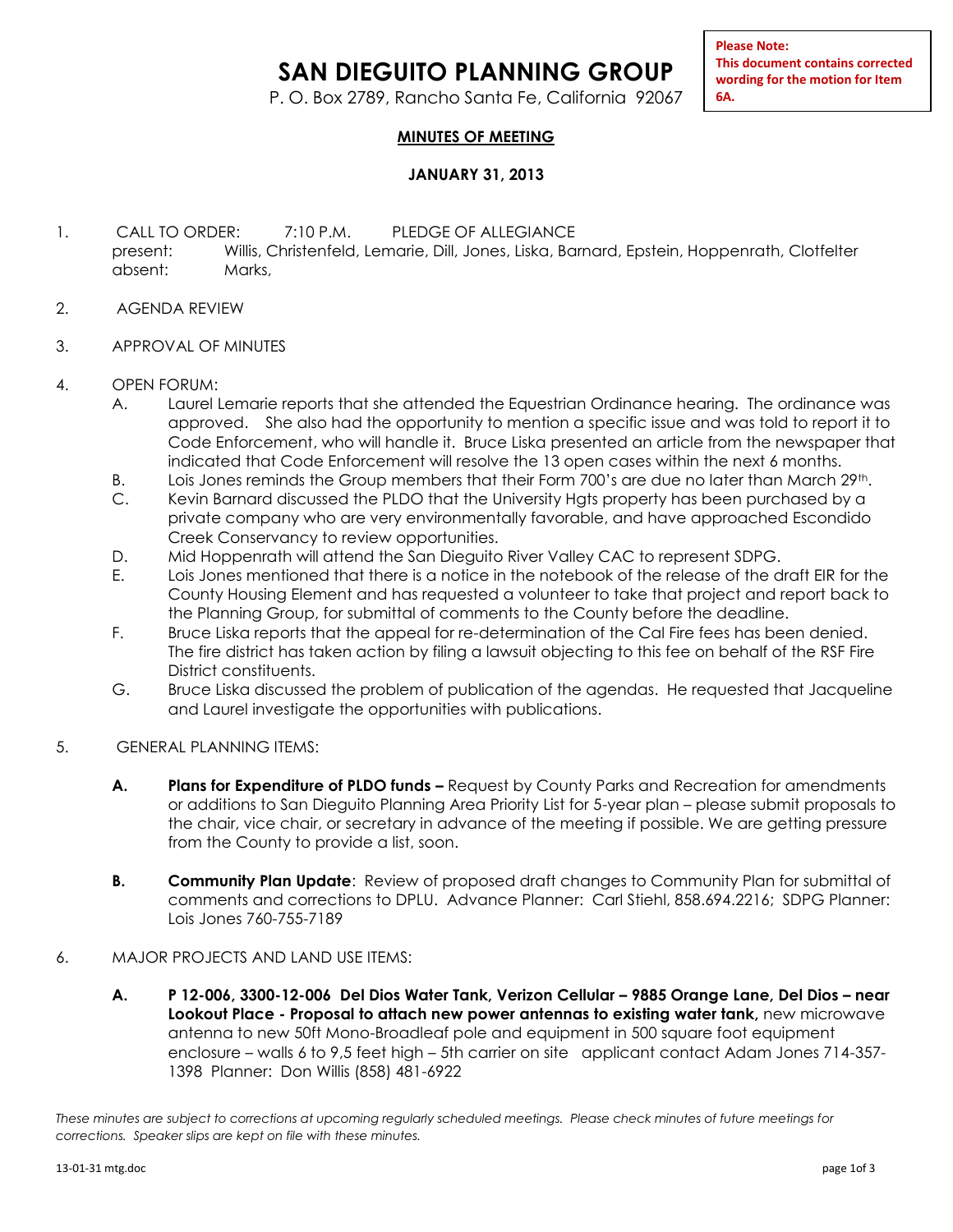## *(This motion has been corrected to more accurately reflect the motion.)*

**MOTION** by Don Willis to approve as presented with following conditions: 1) increase the density of both the new and existing tree; 2) make sure *ALL leaf socks on the tree (ALL participants)* to maintain the camouflage of the receivers; 3) make sure the antennas are recessed minimum 15" into the foliage *to camouflage the unsightly configuration of the antennas*; 4) make annual inspections to maintain the appropriate visual value of the trees, *including leaf density restored and other necessary maintenance to retain the integrity of the initial aesthetic value of the tree*. Seconded: Lemarie  $Ayes = 8$  nos = 0 abstain = 1

**Christenfeld** 

- **B. 3813-11-001 [REZ 11-001] – TM 5669 –SPA-11-001, STP 11-014] - Crosby Enclave** apn 267-190-03- 00 s/e corner of Del Dios Hwy and Bing Crosby Boulevard, north side of entry to Crosby Estates – requires rezone from S88/A70/RR to RS7, specific plan amendment, site plan review, and subdivision map; Proposal would increase density from 3 single family residential units to 15 lots with 13 dwelling units on 8 acres, entry from Bing Crosby Blvd. - @ 52% of property below 15% slope, with >40% above 50% slope – minimum net lot size @6300 sq. ft. [@ 0.15 acre] Owner: TOR Investments; Applicant California West Communities – contact Dan Rehm 858-558-4500 Planner: Paul Marks – **possible motion for reconsideration** *Postponed to 2-14-13*
- **C. STP 3500-12-015 West end of Artesian Road, Rancho Santa Fe** Submittal of site plan and boundary adjustment of one lot line on approximately 77.39 acres of land containing six existing legal parcels adjoining Artesian Road, previously created as part of PM 7270 in May 1978. This property is part of Santa Fe Valley Specific Plan.Applicant: RSF Holdings/contact: Wesley W. Pelzer 760-744-7125 / Planner: Laurel Lemarie (858) 756-2835 *Postponed to 2-14-13*
- **D. P94-022W2; MUP Modification AT&T Mobility; Location: 9885 Orange Lane, Escondido 92029** Modification of existing facility. Original 150 sf equipment area & 30; tall monopole with three 8' antennas & 6; high chain link fence. Modification will consist of removal of existing wooden pole & antennas and installation of equipment on existing water tank, including 12 total 8; panel antennas, 24 RRU's, 12 surge suppressors, 6 tower-mounted amplifiers, and 2 GPS antennas. Also 15' of FRP screening will be added to the water tower to the screen the antennas & equipment plus expansion of base station equipment area by approximately 60 sf. Applicant: AT&T Mobility, Doug Munson (619) 972-4944; Planning Group: Don Willis (858) 481-6922. *Continued from meeting of 1-3-2013*. *Postponed to 2-14-2013*
- **E**. **Rancho Cielo SPA05-004, TM5440, TM5441; Replacement Maps, project totals 23.06 acres, 11 condominium DUs on 'Village Center' parcel, 31 condominium DUs on 'Parcel H'**; located at the intersection of Via Ambiente and El Brazo, Camino De Arriba, APNs 265-270-71, 264-410-02, 264- 382-16. Submittal of proposed Preferred Project of 42 dwelling units, with revised architectural elevations and floor plans, as well as an Alternative Project with a total of 39 dwelling units, with reduced grading and the same revised architectural elevations and floor plans, as the Preferred Project. The Visual, Noise and Air Quality Studies will be submitted on December 4, 2012. Applicant: Rancho Cielo Estates, Ltd., Applicant's representative: Robert Chase, Fuscoe Engineering, (858) 554-1500; DPLU Planner: Dennis Campbell, (858) 505-6380; SDPG Planner: Doug Dill, (760) 736-4333 *Postponed to 2-28-13*
- H. **Proposed Roundabouts, Del Dios Hwy/Avenida Acacias, Rancho Santa Fe** Draft Environmental Report. Review of project and draft EIR, public review period expires February 28, 2013. SDPG Planner: Lois Jones 760-755-7189 *Postponed to 2-14-13*

Discussion ensued as to the community conversations that there are concerns about this project. RSF Association will have a meeting at the Garden club on February  $7<sup>th</sup>$  to hold a public hearing for input from residents. The City of San Diego should also be conferred on their plans that may impact the traffic flow with this project. *Continued to 2-14-13*

*These minutes are subject to corrections at upcoming regularly scheduled meetings. Please check minutes of future meetings for corrections. Speaker slips are kept on file with these minutes.*